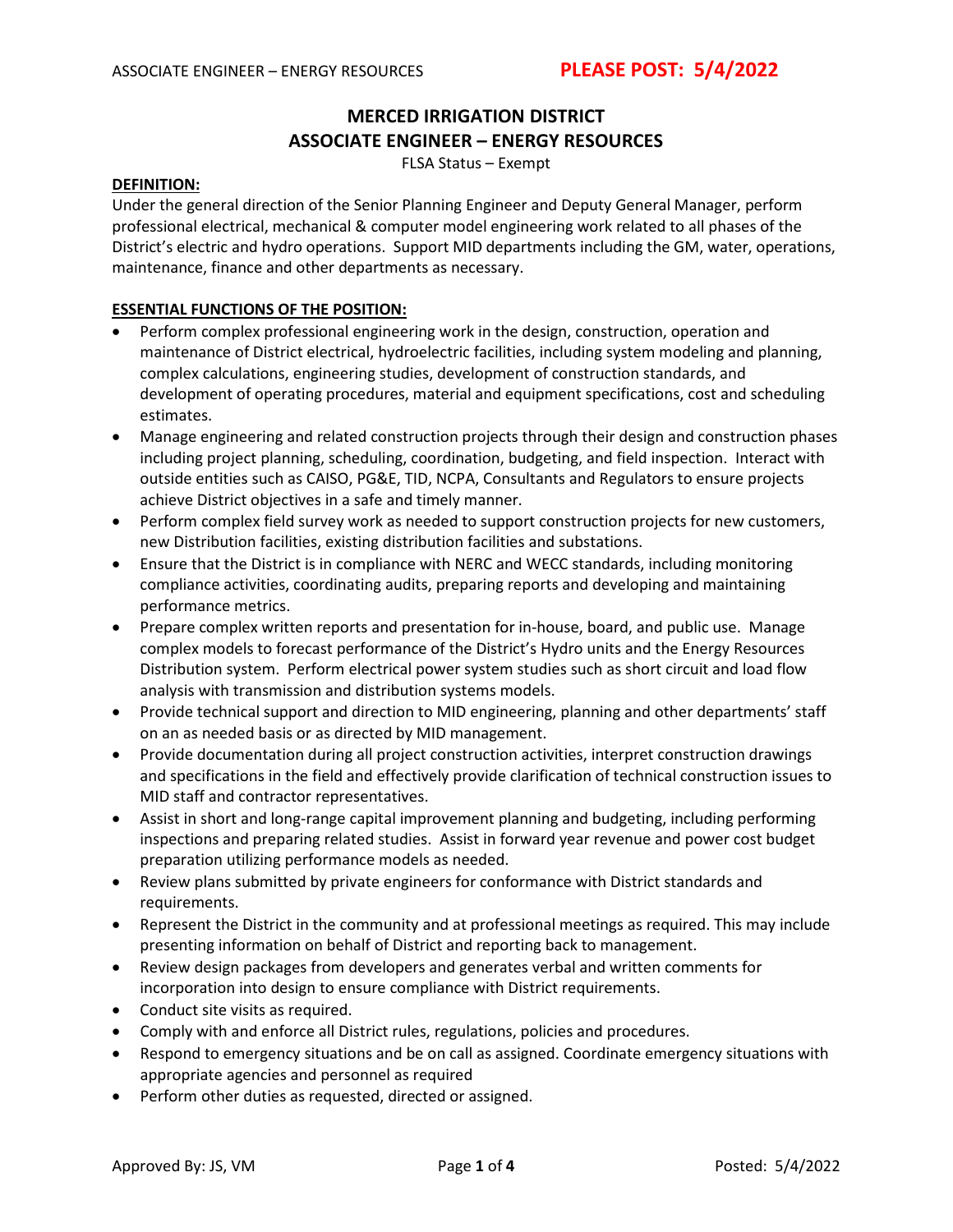#### **QUALIFICATIONS:**

Any combination of experience and education that would prepare the candidate for the duties and responsibilities of the position is acceptable.

#### **Education:**

• Bachelor of Science Degree in Electrical or Mechanical Engineering from an accredited college or university.

#### **Experience:**

- California registration as an Engineer in Training (EIT), or the ability to acquire within one year of employment.
- Two (2) years of engineering experience with background in the electric transmission, distribution, substation, design, and operation and the preparation of technical reports and studies associated with electric transmission and distribution projects.
- Significant working knowledge of engineering production and design software including MS Office Suite and AutoCAD or other Engineering programs.
- NERC and WECC regulatory compliance experience a plus.
- CAISO and TID Tariff and Cost structure knowledge and experience preferred.

#### **Ability to:**

- Work closely with all MID Engineering Department staff and management, constituents, consultants, contractors, other governmental agency representatives and the general public.
- Exercise leadership, authority and management tactfully and effectively.
- Assist with the negotiations of agreements with various entities.
- Interact effectively with City and County governments serving MID's best interests.
- Independently solve problems and make recommendations regarding the incorporation of standards, procedures, and policies to best serve District constituents.
- Work independently.
- Provide prompt and proper response to public concerns and complaints.
- Communicate effectively both orally and in writing. Work cooperatively with staff, employees and employee organizations.
- Handle confidential information appropriately and professionally.
- Effectively utilize various engineering software associated with spreadsheets, word processing and other typical office software programs.
- Build consensus with the public, be it on a cooperative project or District standard enforcement.
- Appreciate and be sensitive to the political reality in a small public agency.
- Apply common sense based on best engineering practices in resolving nonstandard situations, and field adjustments.
- Attend District directed course work related to daily activities.
- Learn new computer engineering software when the need arises.

#### **Knowledge of:**

- Electrical Engineering practices related to electric transmission, distribution, and substations including NERC and WECC standards and rules;
- NERC and WECC compliance standards.
- CAISO rules, regulation, and methodologies as they pertain to grid management and settlements;
- Above average knowledge of AutoCAD, knowledge of Civil 3D is a plus;
- Project initiation, CEQA and NEPA requirements, design and construction;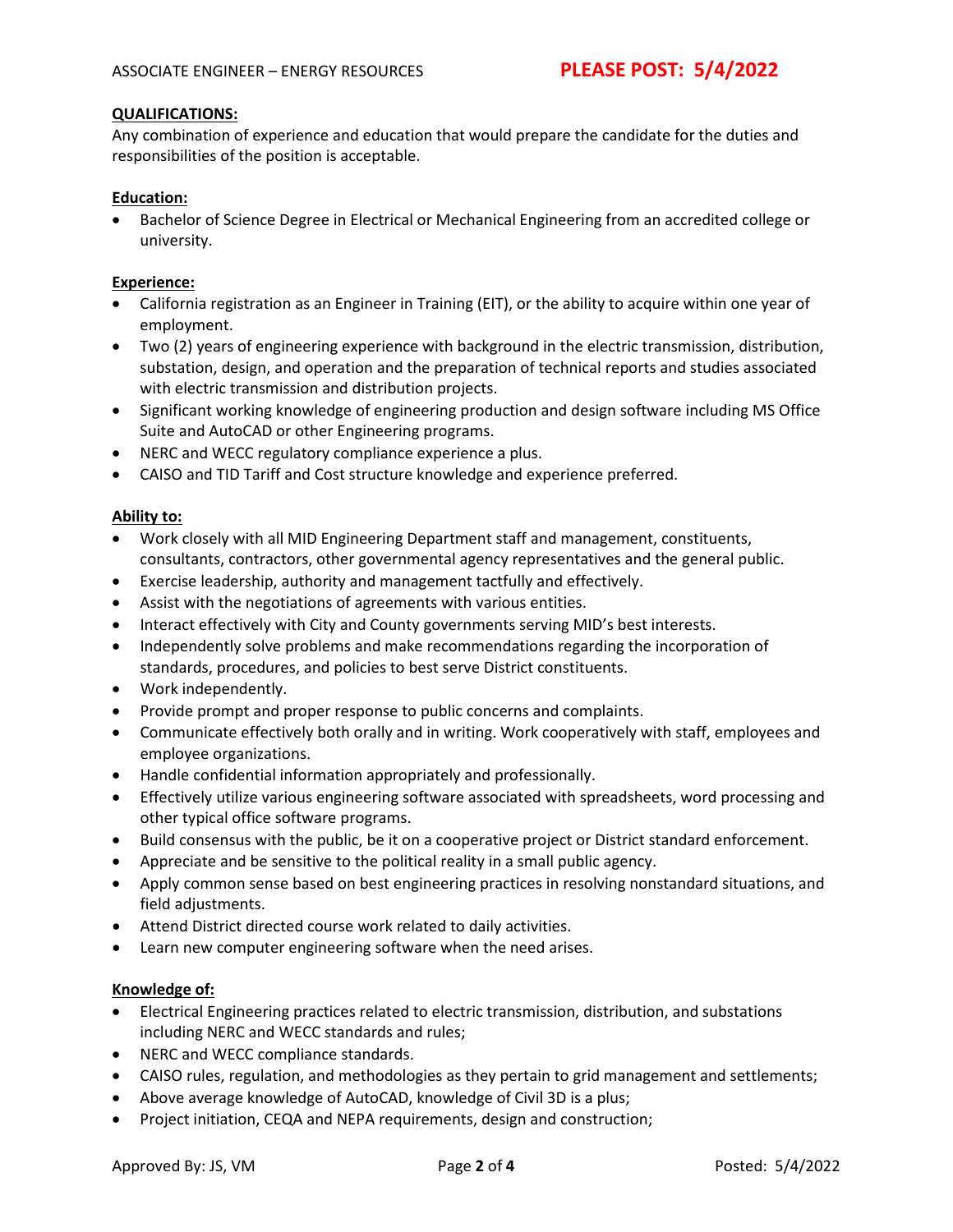- Have a thorough understanding of basic PC computer systems and MS software including, but not limited to, Word, Excel, Project, Power Point, and Access;
- Bid specifications principals, bid and contracting processes and applicable laws.
- Research and analysis methodologies;
- Technical Report Preparation;
- Supervisory skills to effectively lead and direct subordinate engineering staff.

#### **Necessary Special Requirements:**

- A valid California Class C Driver License and the ability to maintain insurability under the District's vehicle insurance program.
- Abide by all District policies, guidelines and rules.

#### **ENVIRONMENTAL FACTORS:**

- Exposure to the sun: 10% or less work time spent outside a building and exposed to the sun.
- Irregular or extended work hours: Occasionally required to change working hours or work overtime.
- Work performed in an office environment

The mental and physical demands described here are representative of those that must be met by an employee to successfully perform the essential functions of this job. Reasonable accommodations may be made to enable individuals with disabilities to perform the essential functions:

#### **ESSENTIAL MENTAL ABILITIES:**

- Exercise independent judgment.
- Self-directing and organized.
- Reason objectively.
- Assess, project and plan work activities on a daily and weekly basis.
- Interpret state/ federal/agency regulations.
- Document concisely, accurately and timely.
- Handle a variety of duties which may be interrupted or changed by immediate circumstances.

#### **TYPICAL PHYSICAL DEMANDS:**

- Communicate orally and in writing with District management, co-workers, outside auditors, customers, and the public in face-to-face and one-on-one settings.
- Transport, set-up and removal of promotional equipment and materials at various public functions.
- Use of office equipment such as computer, copiers, scanners, and fax machines.
- Capable of negotiating stairways and uneven ground from time to time.

| Sitting:    | Remains in a seated position for up to eight (8) hours per day                                                |
|-------------|---------------------------------------------------------------------------------------------------------------|
| Hands/Arms: | Operates computer for up to eight (8) hours per day                                                           |
| Lifting:    | Raises and lowers boxes and supplies up to twenty-five (25) pounds.                                           |
| Stooping:   | Bends body downward and forward by bending at the knees or waist                                              |
| Talking:    | Expresses ideas and shares information by means of spoken work in person and by<br>telephone.                 |
| Hearing:    | Hears well enough to receive communications in person and by telephone.                                       |
| Vision:     | Reads written and video messages for up to eight (8) hours per day. Operate vehicles<br>and office equipment. |